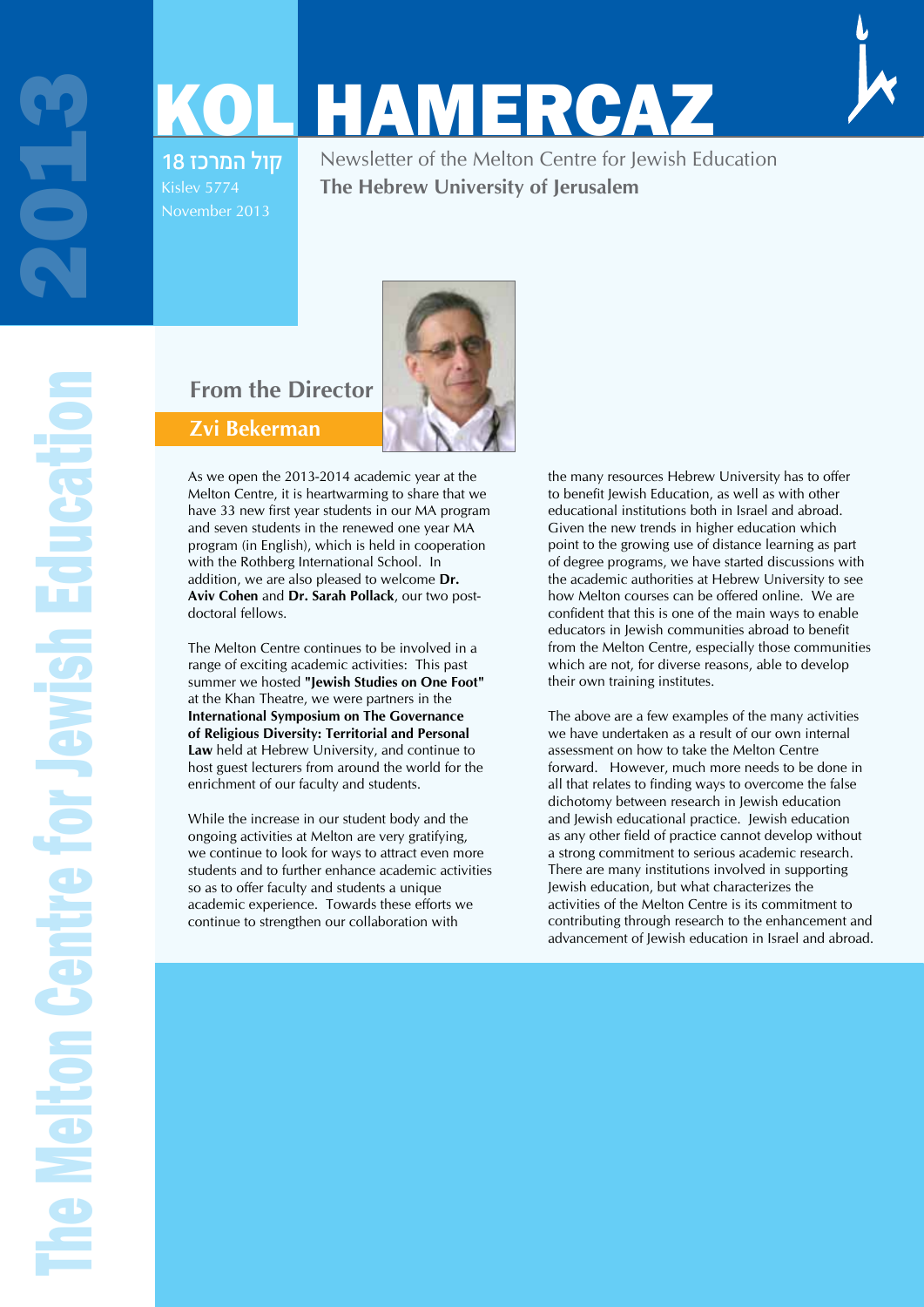# **Jewish Studies on One Foot at the Khan Theatre**

One of the roles of the Melton Centre is to find new educational platforms to bring the breadth and depth of academic Jewish Studies at the Hebrew University to a wide audience. This role was recently expressed to the full in an exciting project launched in conjunction with the London based **JDOV project** and the **Sixteenth Congress of Jewish Studies**.

An evening with four mini-lectures no longer than fifteen minutes delivered by leading scholars in a range of fields of Jewish Studies was held at the Khan Theatre on July 31. The event, inspired by the TED talks concept, was video-recorded and the talks are now available to all on the internet.

The Khan Theatre was chosen as the venue to break with the expectations of an academic event and the special atmosphere of the Khan provided an unusual setting and the theatre was filled to capacity. The talks ranged across a variety of disciplines; Bible, Musicology, Folklore and Rabbinic literature. The speakers responded creatively to the challenge of conveying some significant aspect of their scholarship in a brief time frame.

It is hoped that this will be the first of many projects to use technology to create new formats for Jewish education.

Here are the details of the talks together with the links where they can be found on the internet.



*The Song of Miriam and the Very Idea of Scripture* **Professor James Kugel** Bar Ilan University http://www.jhub.org.uk/jdov/portfolio/the-song-of-miriam-andthe-very-idea-of-scripture/



*The Culture War Against Jewish Music* **Professor Ruth HaCohen**

The Hebrew University http://www.jhub.org.uk/jdov/portfolio/the-cultural-war-againstjewish-music/



#### *Culturally Decoding the Simchat Torah Flag* **Professor Shalom Sabar**

The Hebrew University http://www.jhub.org.uk/jdov/portfolio/culturally-decoding-thesimchat-torah-flag/



#### *Midrash: Commentary or Prophecy?* **Professor Marc Hirshman**

The Hebrew University http://www.jhub.org.uk/jdov/portfolio/midrash-commentary-orprophecy/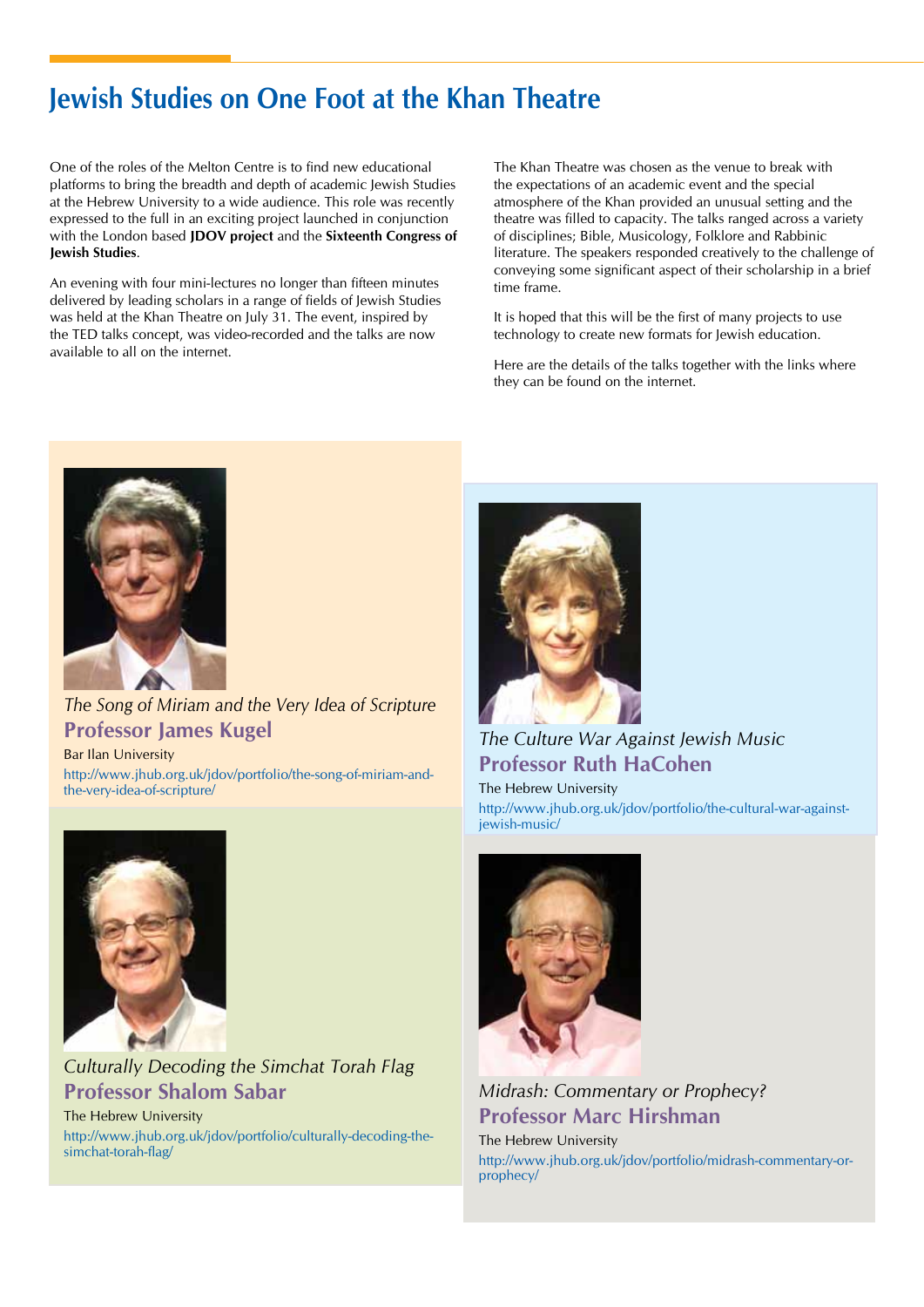### **International Symposium on the Governance of Religious Diversity: Territorial and Personal Law**

During the month of October the Hebrew University hosted an International Symposium on **The Governance of Religious Diversity: Territorial and Personal Law**. The Conference was organized by the research group Cultural Rights and Diversity (GIDD) of the University of Barcelona in collaboration with The Melton Centre and the International Center for University Teaching of Jewish Civilization from the Hebrew University, and the Don Juan de Borbon Spain-Israel Foundation and the Spain-Israel University Chair of Rey Juan Carlos University in Spain.

The objective of the Symposium was to provide a forum for critical dialogue on issues relating to the governance of diversity. For countries characterized by internal cultural, ethnic or religious diversity, this topic is particularly interesting. As such the Hebrew University of Jerusalem was a fitting venue to hold such a symposium where questions such as "Can the application of the personal principle to diverse groups facilitate peaceful coexistence in a plural state?" were asked, and also provided the opportunity to debate the resolution of conflicts in which human rights are put at risk.

**Dr. Zvi Bekerman,** Director of the Melton Centre, was a member of the Scientific Committee and gave a lecture on "Religious diversity and multicultural education in Israel".



# **Professor Martin Ubani Enjoys Fruitful Collaboration with The Melton Centre**



**Martin Ubani**, Ph.D, MTh, Professor of Religious Education at the Faculty of Philosophy of the University of Eastern Finland has been a guest at the Melton Centre on numerous occasions. His main collaboration has been with **Dr. Michael Gillis** on research proposals and he also participated in a conference co-hosted by the Melton Centre on "Pluralist Jewish Education: Trends and Challenges". For Martin, these opportunities have proven significant in so many ways, especially in his work in Finland with student teachers in Jewish Education. "I have benefited from my connection to the Melton Centre by learning more about Jewish educational thought through academic discussions, visiting Jewish schools and the research going on at Hebrew University. I have also contributed to Dr. Gillis' research on dialogue in education with a Finnish comparative case."

In 2012 Dr. Ubani and Dr. Gillis gave a joint presentation on "How Jesus' Jewish background is presented in Israeli and in Finnish education materials" at the International Religious Education and Values (ISREV) Conference in Finland. Dr. Ubani points out that "Michael's work drew exceptional interest from the likes of John Hull and other researchers of Religious Education."

Martin's research interests focus mainly on issues such as religious education and classroom pedagogy and teacher education in religious education. He recently shifted his focus to religions, multicultural education and meaningful learning. His professorship belongs to two schools: School of Theology and School of Applied Sciences of Education and Teacher Education.

For Martin his connection with the Melton Centre is invaluable. "I am greatly indebted to the Melton family and especially to **Michael**, **Zvi**, **Gabriel**, and **Anat** who have provided all the support necessary, and have made me feel welcome even when university life is in full-swing. I hope that our connection and cooperation will remain positive and be fruitful. "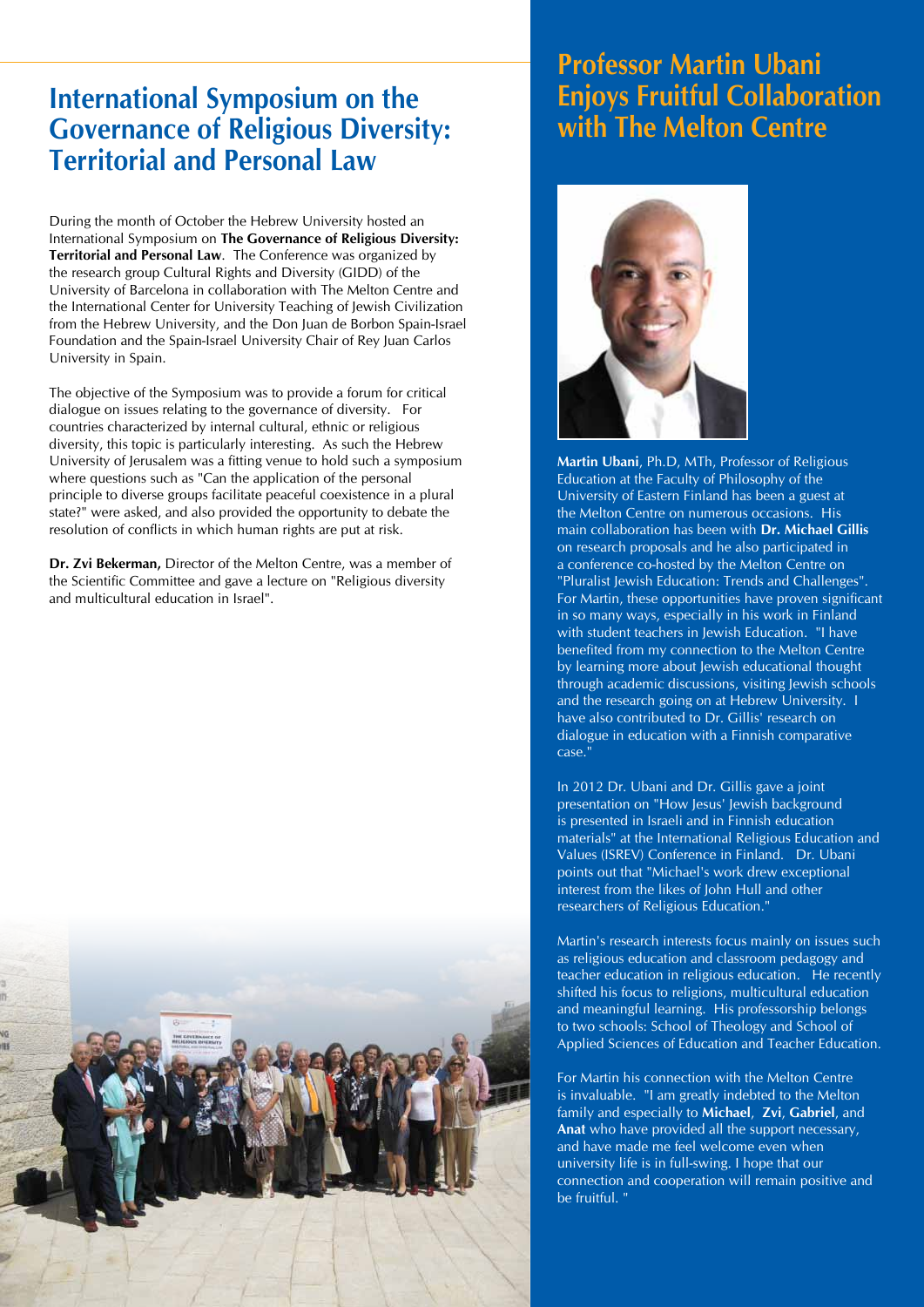# **Meet Our Two Post-Doctoral Fellows**



Aviv is involved in a number of educational initiatives, both national and international, and serves on the editorial boards of The Journal of Social Science Education and The Journal of International Social Studies. He is a keen traveler, both in Israel and abroad, with a special love of the Old City of Jerusalem. When asked where he is heading, Aviv is quick to respond that his future is in research in Civic Education. Aviv is honored to have received the opportunity to return home to Jerusalem to further his research in Civic Education at the Melton Centre. As the new academic year begins, he is enthusiastic about what this year holds for him, the opportunities ahead and the contribution he can make.

**Dr. Aviv Cohen** recently completed his PhD at Teachers College, Columbia University. Aviv's academic career began in the Political Science and Archaeology Departments at Hebrew University and his dream was to be an archaeologist. However, he soon realized his interest lay more in the present than in the past and so he went on to do his Masters in Civic Education at the Gilo Center in the Department of Political Science while studying at the same time for a teaching certificate in Civics at the School of Education. He completed his MA in 2007 with a thesis on the subject of "The use of knowledge of the Land as a means for civic education". Here he focused on the meaning of being a citizen of the Land of Israel, the connection to the Land and using the Land as an educational tool. This research recently became a chapter in a book, "Civic Education in Israel", edited by Dan Avnon.

The roots to Aviv's research were already in place in his high school days when he was an active member of Green Horizons (Chuggei Sayarut), a Youth Movement that focuses on learning about the country, using field trips to discover and understand the country on all its levels, and to create a strong emotional bond to the land.

With his Masters completed, Aviv moved to New York to do his PhD in Social Studies Education at Teachers College. His dissertation, "Conceptions of Citizenship and Civic Education: Lessons from Three Israeli Civics Classrooms" was the culmination of research he carried out in Israel. Aviv followed three civics teachers in their classrooms in different Jerusalem high schools and focused on the ways in which the teachers' personal civic ideologies translated into their teaching.

Aviv, a self-confessed 'stranger in New York' despite spending many of his formative years in the United States, also used this time to look at his own identity through different lenses. How does his Jewish identity interact with his Israeli identity? In New York, does he identify more with his fellow Arab student, an Israeli citizen from Haifa, or with a Jewish New Yorker? Why does Israel not have a civic language - with concepts, terms and ideas specific to the county - like they do in the US? All these questions and so many more led him to submit an application to do his post-doc research at the Melton Centre, as he had heard so much about Dr. **Zvi Bekerman's** research in Civic Education.



**Dr. Sarah Pollack** began her academic career in the field of computer sciences, far from the corridors of Jewish Education. Yet, the leitmotif that links her studies and research in the humanistic and computer science fields is her belief that education should focus on nurturing students' agency, to assist them to realize and maximize their power to author their world. In particular, the ability and will to cope with alternative voices, viewpoints and differing perspectives, and to learn from encounters with these voices, is an important asset in the age of globalization and digitalization. This agenda was salient in her work both as an educator and a researcher.

Alongside her studies, Sarah also worked as a teacher, a developer of curriculum and educational materials and in-service teacher training at The Center for Educational Technology (CET), the Technological School in the Open University, and the Department of Science Teaching at the Weizmann Institute of Science. After completing her BSc in computerized systems at Tel Aviv University she continued on to her MSc at The Weizmann Institute, focusing on the encounter between the school's authoritative voice, which encourages students to adopt the computer scientists' community's practices, and the students' tendency towards users' practices and adopting the trial and error approach prevalent amongst computer users.

Sarah's crossing from Computer Science to the field of Humanities began when she was introduced to history education mediated by technology. She found history to be a fascinating venue to engage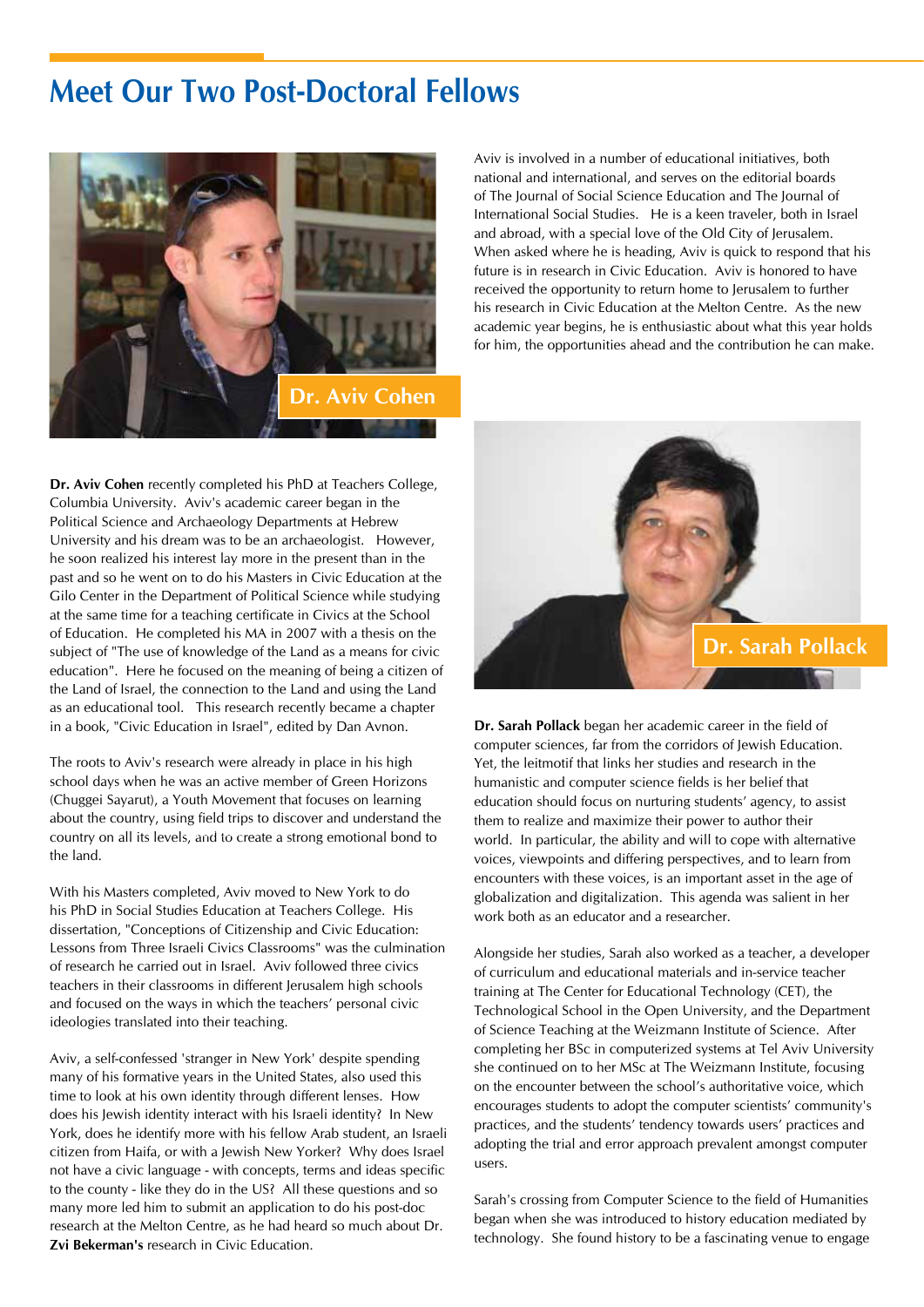students in a sincere dialogue because of its multiplicity and interpretive nature. In her PhD studies at the School of Education at Hebrew University, Sarah aimed at understanding learning processes within an environment that encourages dialogue and encourages students to re-examine their voice(s) – the individual's cognition, beliefs, opinions, world views – in light of alternatives, even conflicting voices. She designed an instructional model for Arab and Jewish children in Israeli high schools to collaboratively e-investigate the shared troubled past of their in-groups.

Sarah's dissertation was written as a compilation of articles and was approved in March 2013. Her studies have already been published in two journals and as two chapters in books and she has participated in numerous conferences.

When the Melton Centre advertised an opening for a post-doctoral fellowship, Sarah knew this was the best place to further her studies. She hopes to take advantage of her year at Melton to delve further into collaborative learning and all its aspects, including the Jewish one of "havruta" and to concentrate on a new collaborative learning project for school children – "Interlaced Roots". In this project children, from different ethnic backgrounds, investigate their families' histories in pairs. We are sure that Sarah's year at Melton will be mutually beneficial.

Sarah is married to **Avi**, and they have a son, **Shlomi**, two daughters, **Tali** and **Maayan**, and six grandchildren. Besides her work and her academic activities, she makes sure to spend time with her family and grandchildren, to read, to go to the theatre and to enjoy trips around Israel.

### **Melton Faculty Seminar with Dr. Jeffrey Schein**

Melton Centre faculty recently enjoyed a seminar with **Dr. Jeffrey Schein**, on "the values of spiritual peoplehood".



director of the masters program in Jewish education at Siegal College in Cleveland. He was an education director of congregations for many years and director of the program in Jewish Education at the Reconstructionist Rabbinical College.

# **Announcing The Melton Centre Images of Jewish Education Contest**

The Melton Centre, a leader in Jewish Education, encourages excellence and creativity in the field. As such we are pleased to announce the launch of The Melton Centre Annual Contest on Images of Sites and Practices in Jewish Education. We look forward to receiving entries from Jewish educators, lay-people and students around the world, which reflect the way they perceive Jewish education in its various manifestations.

For further information on this contest please go to: http://melton.huji.ac.il/index.php/en/academic-activities/images-contest

Send your best photo or image of formal, informal or non-formal education to adminmelton@mail.huji.ac.il to reach us by no later than January 7, 2014. Only original images will be accepted and will be posted on The Melton Centre's Facebook page. The image with the most "likes" will be the winner of the contest. The image together with an interview with the photographer or creator will be featured in the next Melton newsletter.